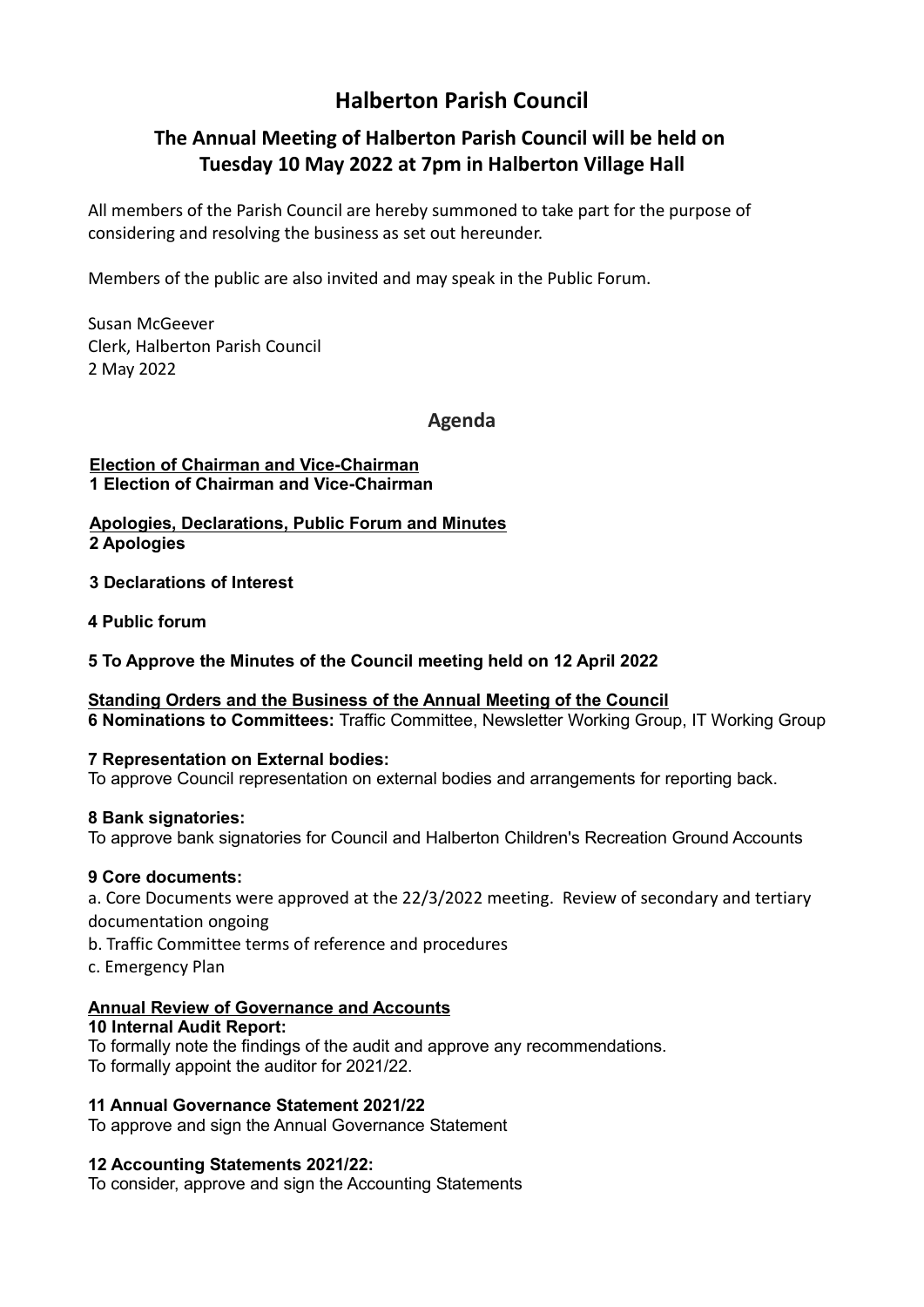#### General Council Business 13 Chairman`s announcements

#### 14 Mid Devon District Council matters

a. To receive a report from the MDDC Council Member

b. Grand Western Canal Group

#### 15 Devon County Council matters

To receive a report from the DCC Council Member

#### 16 Police matters

To consider any correspondence from the Police and Crime Commissioner and the Council Advocate Scheme (Halberton representation on the Council Advocate Scheme)

#### 17 Vacancies on the Parish Council

To consider and, if agreed, approve any applications received.

#### 18 Covid 19 response update

Daily reports and other information concerning Covid 19 have been received by the Parish Council.

#### 19 Consideration of Mid Devon District Council's planning applications

The planning application with its supporting documents and comments made by the public and other consultees which are published on the MDDC planning website prior to the meeting will be considered as part of the Council's deliberations on planning applications.

#### 22/00665/MFUL

Proposal: Retention of silage clamp and erection of roof over Location: Land at NGR 299554 112915 (Red Linhay) Crown Hill Halberton Site Vicinity Grid Ref: 299384 / 112863 Parish: Halberton 25 Deadline for comments 17 May 2022.

#### Halberton Court Farm

As raised under Item 21 of the meeting on 12/4/2022.

#### 20 Consideration of Mid Devon District Council's Planning Decisions

The following planning decisions have been received:

#### 22/00377/PNCOU – Change of use approval of prior approval

Proposal: Prior notification for the change of use of an agricultural building to 1 dwelling under Class Q Location: Building at NGR 300399 111038 (Barley Barn) Ash Thomas Devon

#### 22/00379/FULL - APPROVED

Proposal: Retention of caravan for use as holiday accommodation Location: Chorland Farm Cullompton Devon EX15 1NA

#### 21/00513/LBC - REFUSED

Proposal: Listed Building Consent for installation of 17 replacement windows Location: 53 High Street Halberton Tiverton Devon

### 21/02547/FULL - APPROVED

Proposal: Construction of yard area Location: Land at NGR 303571 111566 Tiverton Business Park Muxbeare Lane Willand

#### 22/00440/CAT - PERMITTED

Proposal: Notification of intention to fell 2 Ash trees within the Conservation Area Location: The White House High Street Halberton Tiverton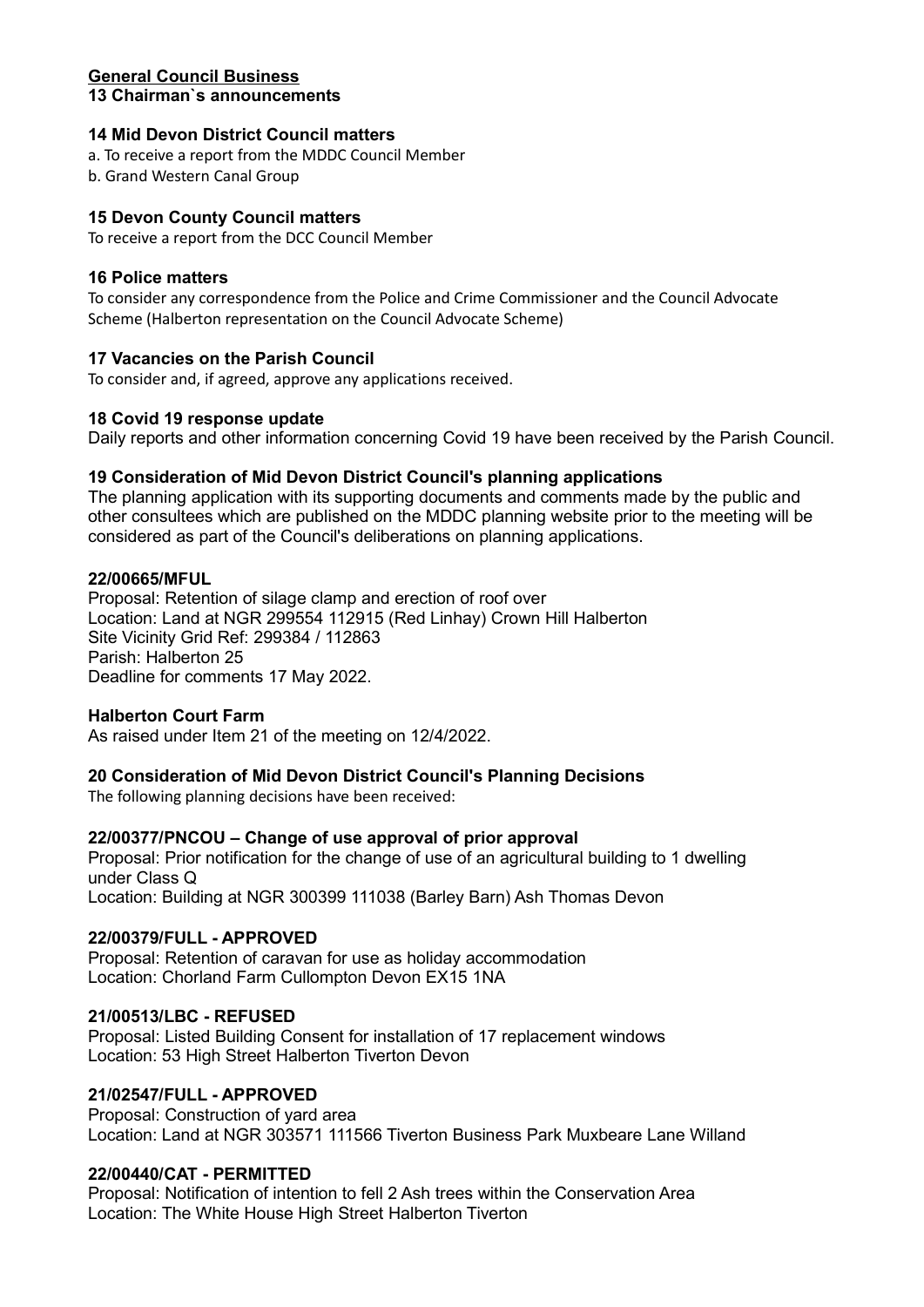# 21/02536/FULL – APPROVED

Proposal: Erection of barn for private use to include stabling, garaging and agricultural storage, alterations to vehicular access and installation of a domestic swimming pool Location: Land at NGR 300630 110234 (Greenacres) Brithem Bottom Devon

## 22/00498/NMA - GRANTED

Proposal: Non-Material Amendment for 14/01310/MFUL to allow amendments to the discharge of foul waste and the detail to the access road serving Unit 13, and the footpath link to Bridwell Avenue

Location: Hitchcocks Farm Uffculme Devon

#### 21 Highways matters and the Road Warden Scheme

Update and any new matters to report including:

- a. Spatford Bridge
- b. Potholes
- c. Damage to Halberton Milestone
- d. Parking at The Orchard
- e. Sign by Halberton Farm shop and other issues raised at the Traffic Committee

#### 22 Amenity matters

- a. Cordwents lighting and electric car charging point at Cordwents
	- recreation Area
	- clothing bin and litter bin
- b. Any matters to report or urgent works to approve regarding the Mead
- c. Road safety in the vicinity of Lower Town
- d. Footpaths Definitive Review of footpaths in the parish
	- P3 return
- e. S106 funding goal posts at the Mead
	- benches and picnic tables
	- equipment for the recreation ground
	- proposal to DCC for bike ramps at the Mead
	- proposal to DCC re a pavilion at the Mead
	- map of 5k run and adult gym equipment
- f. Land owned by MDDC Housing behind the bus stop at the top of Pond Hill
- g. Parish Notice Boards

#### 23 Community items

- To consider any other community matters including
- a. Facebook page/Website/Communicating with Parishioners
- b. Council IT tools Working Group
- c. Internet connectivity Working Group
- d. Training for Road Warden Scheme
- e. Neighbourhood Watch Scheme
- f. Anaerobic Digester Liaison Committee
- g. Halberton History Group
- h. Bus shelters in Halberton
- i. Parish Review

#### 24 Traffic Committee

Report from the traffic committee meeting on 6/4/2022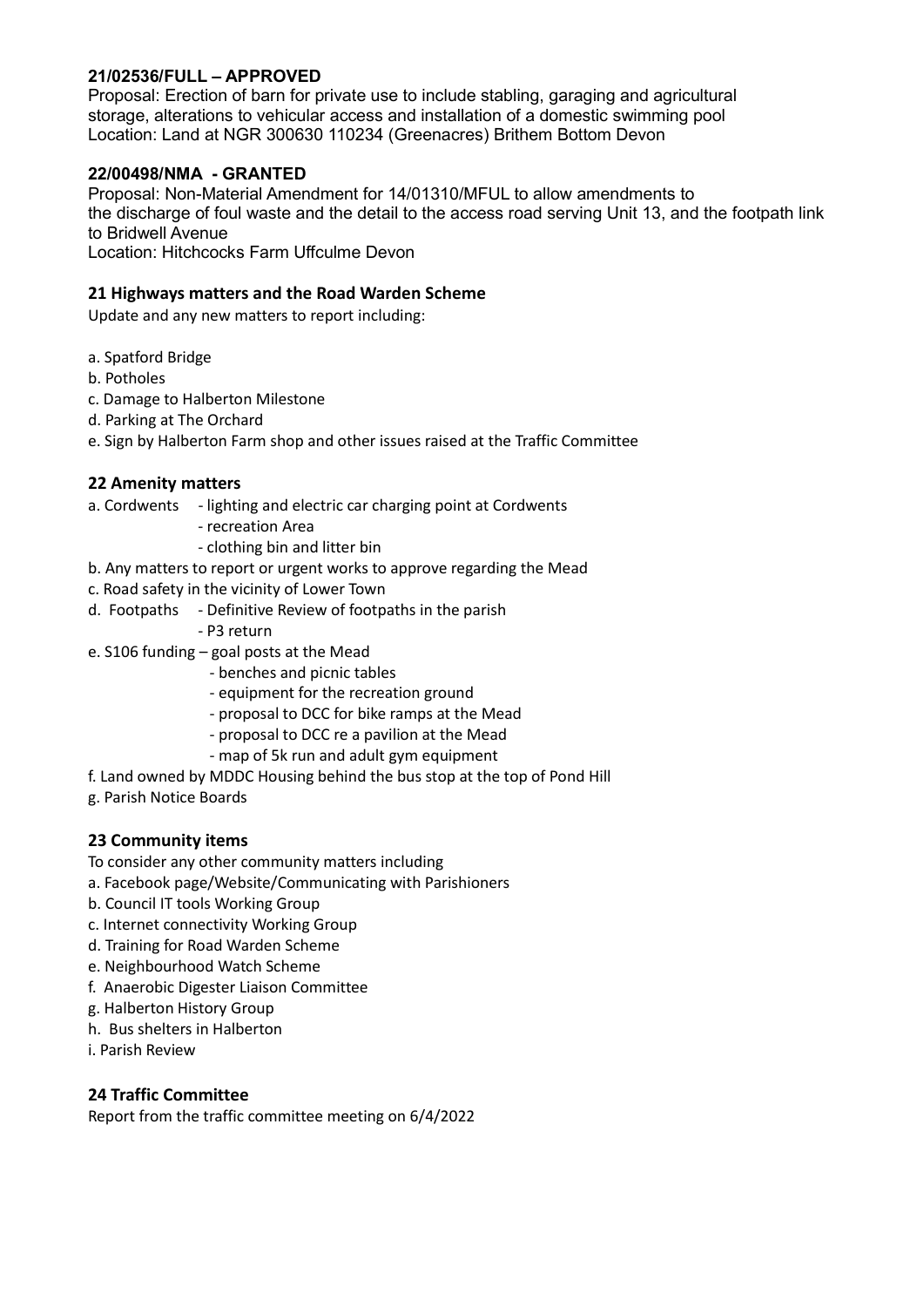# 25 Financial accounts 2022/23

| a. Financial report 2022/23 for April                                                                                                                                                                                                                                    |                                                                |                       |                                                                |                                                                         |
|--------------------------------------------------------------------------------------------------------------------------------------------------------------------------------------------------------------------------------------------------------------------------|----------------------------------------------------------------|-----------------------|----------------------------------------------------------------|-------------------------------------------------------------------------|
|                                                                                                                                                                                                                                                                          | Income received 1/4/22-30/4/22<br>(Precept)<br>Reserve account | £7064.93              |                                                                |                                                                         |
| Current account<br>Newsletter<br>Utility Warehouse (refund)                                                                                                                                                                                                              |                                                                | £ 388.00<br>£ 914.97  |                                                                |                                                                         |
| Payments cashed in April<br>Devon County Council (Mead rent) (2471)<br>Charges<br>Lloyd Adams (emergency removal of tree) (2478)<br>DALC (membership) (2475)<br>DALC (Marshall course) (2476)<br>S McGeever (Wages/Zoom) (2479)<br>C Graham (Newsletter expenses) (2473) |                                                                |                       |                                                                | £75.00<br>£ 9.40<br>£240.00<br>£401.32<br>£ 36.00<br>£557.39<br>£ 30.00 |
| (refund received)<br>Utility Warehouse (Estimate)                                                                                                                                                                                                                        |                                                                |                       |                                                                |                                                                         |
| Outstanding cheques:<br>Parish Online (2444)<br>(awaiting confirmation not covered by insurance)<br>CAB grant (2449)<br>CAB (2022/23 grant) (2458)<br>CHAT (2022/23 grant) (2459)<br>Vision ICT (computer back up)<br>Brightsea (newsletter)                             |                                                                |                       | £ 42.00<br>£200.00<br>£200.00<br>£200.00<br>£144.00<br>£798.00 |                                                                         |
| Bank balance at<br>31/4/2022                                                                                                                                                                                                                                             |                                                                |                       |                                                                |                                                                         |
|                                                                                                                                                                                                                                                                          | Current<br>Reserve                                             | £4660.25<br>£37696.78 |                                                                |                                                                         |
| b. Payments to approve (Council):<br>Alison Marshall (internal audit)<br>Ian Batchelor (key cutting)<br>S McGeever (wages/Zoom)                                                                                                                                          |                                                                |                       | £175.00<br>£ 64.97<br>£557.39                                  |                                                                         |
| Cemetery<br><b>Trade Wast Collection (Direct Debit)</b><br>Non-Domestic Rate Bill (Small Business Relief)                                                                                                                                                                |                                                                |                       |                                                                | £79.82<br>£00.00                                                        |
| c. Clerk's hours and hourly rate (see DALC newsletter)                                                                                                                                                                                                                   |                                                                |                       |                                                                |                                                                         |
| d. Cemetery Fees 2022/23                                                                                                                                                                                                                                                 |                                                                |                       |                                                                |                                                                         |

26 Annual Parish Meeting Report